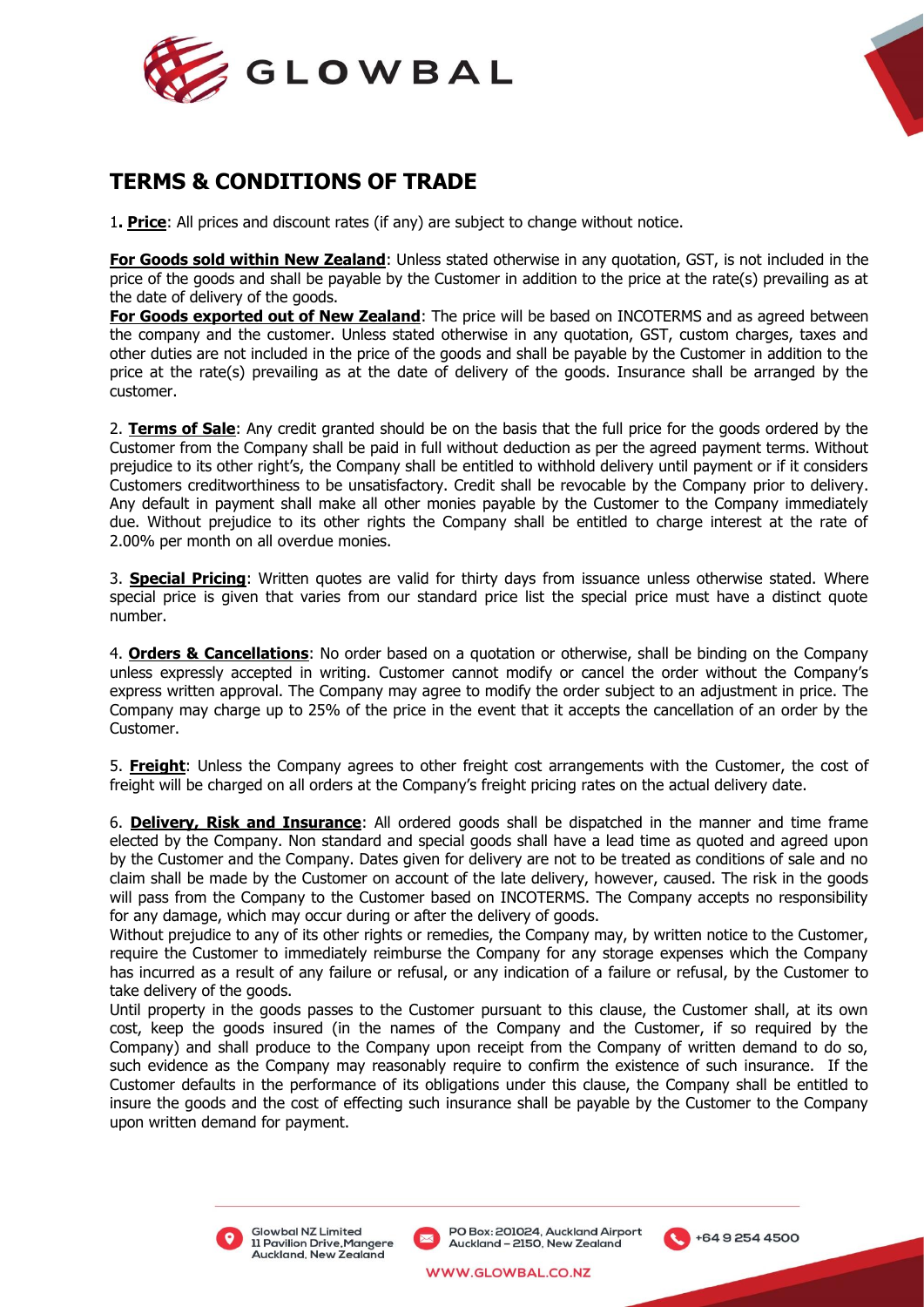



7**. Property and PPSA Security**: Property in any consignment of the goods shall not pass (and the Customer, upon receipt of the Goods, shall be a bailee only in respect of them) until the time at which the Customer has paid all monies owing by the Customer to the Company under the contract.

The Customer acknowledges that the Company has a security interest in the goods and the proceeds of sale of the goods which it may perfect by registering financing a statement under the Personal Property Securities Act 1999. The Customer hereby waives its right to receive a copy of the verification statement relating to the security interest held by the Company. The Customer agrees that it is an essential term of this contract that it will not change its legal or business trading name without giving the Company 10 Business Days prior notice of the name change.

8. **Consequential Loss**: The Company is not under any liability whatsoever in respect of any failure to deliver or delay on delivery, due to any cause beyond the Company's control of whatsoever nature. In no circumstances whatsoever shall the Company be liable for the consequential loss whether suffered by the Customer and/ or any third party.

9. **Claims for Workmanship**: It is responsibility of the Customer to ensure the fitness or suitability of the goods for their purpose or application. In event of a claim in respect of inferior quality or workmanship the Company will only recognise such a claim if the Company is advised in writing of the details of such a claim within 14 days of receipt of the goods. In no event shall the liability of the Company exceed replacement of the goods in question or a credit for the value of the defective goods returned to the Company.

The Customer acknowledges and accepts that the Company has no responsibility whatsoever for installation or installation advice of the goods or if any attempt to rectify a defective good is made by any person not authorised by the Company to do so.

10. **Returns**: Customer must obtain a Goods Return Advice (GRA) number, before any goods can be returned. Returns other than of defective goods returned in accordance with clause 8 above are solely at the discretion of the Company and are subject to the Customer paying the Company's prevailing return charge. Credit for goods returned after 14 days from date of purchase is at the Company's discretion. Goods will not be accepted back unless they are received in the same condition when they were dispatched by the Company. The GRA number, Invoice number and date of purchase must accompany all goods returned.

11. **Guarantee**: All products are covered by the Company's guarantee for twelve months from the date of purchase. For twelve months from the date of purchase, the Company will repair or replace all products that have been installed and/or used according to the manufacturer's specifications. This guarantee does not include the cost of labour or any other charges whatsoever for the replacement of the products.

12. **Costs**: The Customer agrees that if the Company incurs any liability or expense enforcing its rights under the contract, that the amount incurred shall be payable to the Company by the Customer upon demand.

## 13. **Default**

The Company may, in addition to any other right of termination or remedy conferred on the Company under this contract or by law, terminate the contract at any time and with immediate effect by written notice given by the Company to the Customer if:

(a) The Customer has failed to comply with an earlier written notice given by the Company specifying a material breach of this contract by the Customer and, in the case of a breach which is capable of remedy, requiring that the Customer remedy that breach within 5 Business Days after receipt of that earlier notice, provided that the Company may not at any time give such a notice terminating this contract if, at that time, the Company is in default under this contract.

(b) The Customer goes into liquidation (otherwise than for a solvent restructuring which has been previously approved in writing by the Company (which approval may not be unreasonably withheld)) or a receiver or statutory manager has been appointed in respect of the Customer or any material part of its assets or if any event analogous in nature has occurred in respect of the Customer under the laws of New Zealand.

(c) The Customer suspends, for 10 Business Days or longer, or ceases, its principal business activities.

(d) The Customer makes any assignment to, or enters into an arrangement for the benefit of, its creditors (other than for the purposes of a solvent restructuring).

(e) The Customer has committed any material breach of this contract, which breach is not reasonably capable





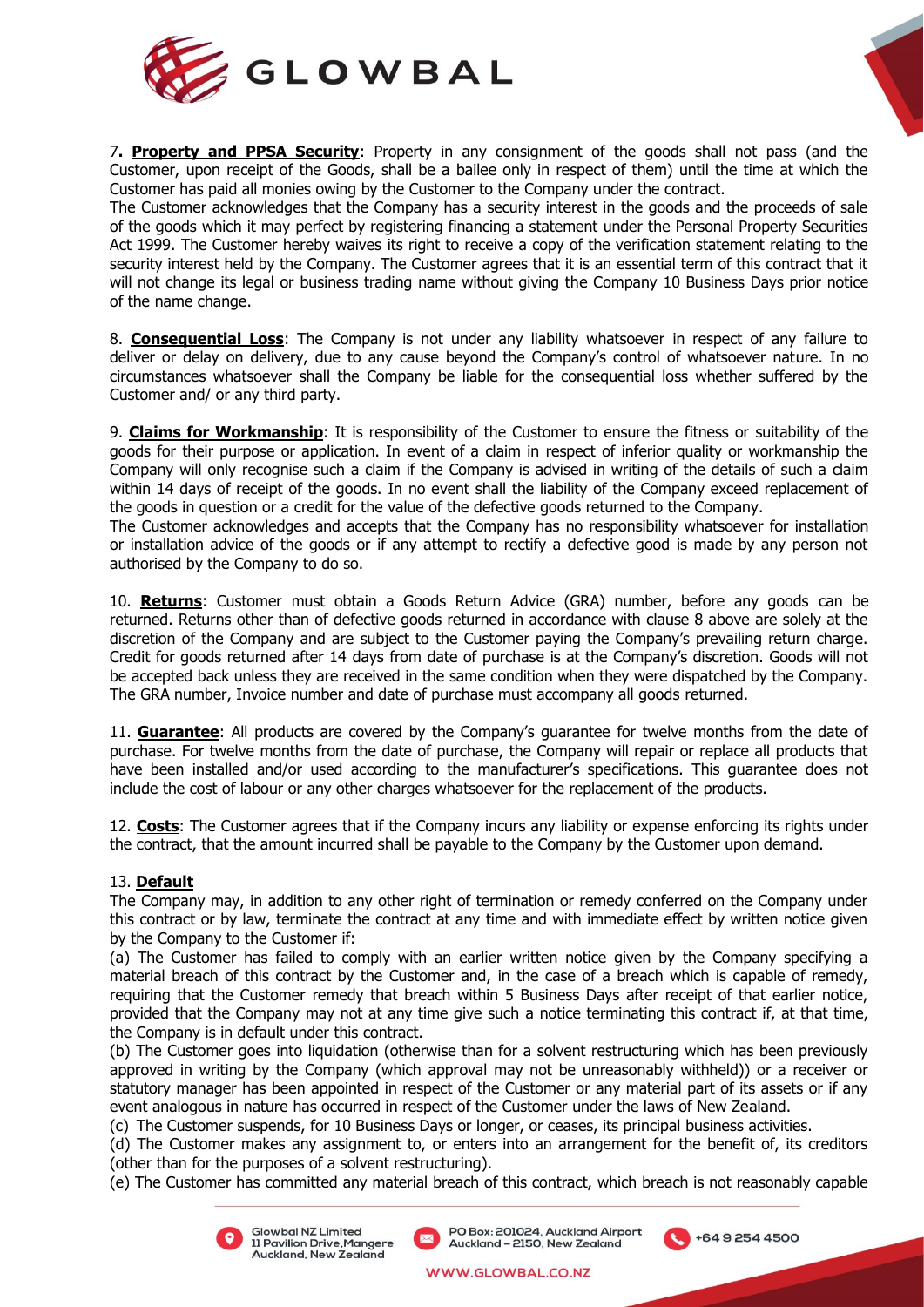



of being remedied by the Customer within 5 Business Days, provided that the Company may not at any time give such a notice terminating this contract if, at that time, the Company is in default under this contract. (f) The Customer (if the Customer is an individual):

- (i) Dies; or
	- (ii) Is adjudicated bankrupt or commits any act of bankruptcy; or

(iii) Becomes, or if any of the Customer's property becomes, the subject of an order made pursuant to the Protection of Personal and Property Rights Act 1988.

(g) The Customer (if the Customer is a partnership) is dissolved.

If any of the events referred to above shall occur, the Company may then:

(a) Enter upon the premises where any goods for which the Company has not been paid are situated and take possession of and remove those goods, without being responsible for any damage caused in doing so; and (b) Resell those goods and apply the proceeds towards the payment of all monies owing to the Company by the Customer,

and all costs incurred by the Company as a result of such action shall be immediately payable by the Customer upon written demand from the Company.

14. **Personal Guarantee Of Company Directors or Trustees**: If the Customer is a company or trust, the director(s) or trustee(s) signing this contract, in consideration of the Company agreeing to supply goods and/or services and grant credit to the Customer at their request also sign this contract in their personal capacity and jointly and severally personally undertake as principal debtors to the Company the payment of any and all monies now or hereafter owed by the Customer to the Company and indemnify the Company against non-payment by the Customer. Any personal liability of a guarantor shall not exclude the Customer in any way whatsoever from its liabilities and obligation contained in this contract. The signatories and Customer shall be jointly and severally liable under the terms and conditions of this contract and for payment of all sums due hereunder.

15. **Notices**: Any written notice required to be given pursuant to the contract shall (without limitation) be deemed validly given if delivered by hand or sent by facsimile transmission (provided that the sender's facsimile machine confirms transmission to the intended recipient) to the intended recipient's physical address or facsimile number, as may be set out in the contract (or to such other physical address or facsimile number as the intended recipient shall notify to the other party notice in writing from time to time).

For the purposes of the contract, any notice transmitted by facsimile or delivered after 5.00 pm on a Business Day, or at any time on a non Business Day, shall be deemed received at 9.00 am on the next Business Day.

16. **Disputes:** The parties shall meet and discuss in good faith any dispute between them arising out of the contract.

If the discussions referred to above fail to resolve the relevant dispute, either party may (by written notice to the other party) require that the dispute be submitted for mediation by a single mediator nominated by the President for the time being of the New Zealand Law Society. In the event of any such submission to mediation:

(a) The mediator shall be deemed to be not acting as an expert or as an arbitrator.

(b) The mediator shall determine the procedure and timetable for the mediation.

(c) The cost of the mediation shall be shared equally between the parties.

Neither party may require any arbitration, or issue any legal proceedings (other than for urgent interlocutory relief) in respect of any such dispute, unless that party as first taken all reasonable steps to comply with this clause.

## 17. **General**

## 17.1 **Non Waiver**

No waiver by the Company of any breach or failure to enforce any provision of the contract shall in any way affect, limit or waive the Company's right to subsequently enforce and compel strict compliance with the contract.



Glowbal NZ Limited 11 Pavilion Drive, Mangere Auckland, New Zealand